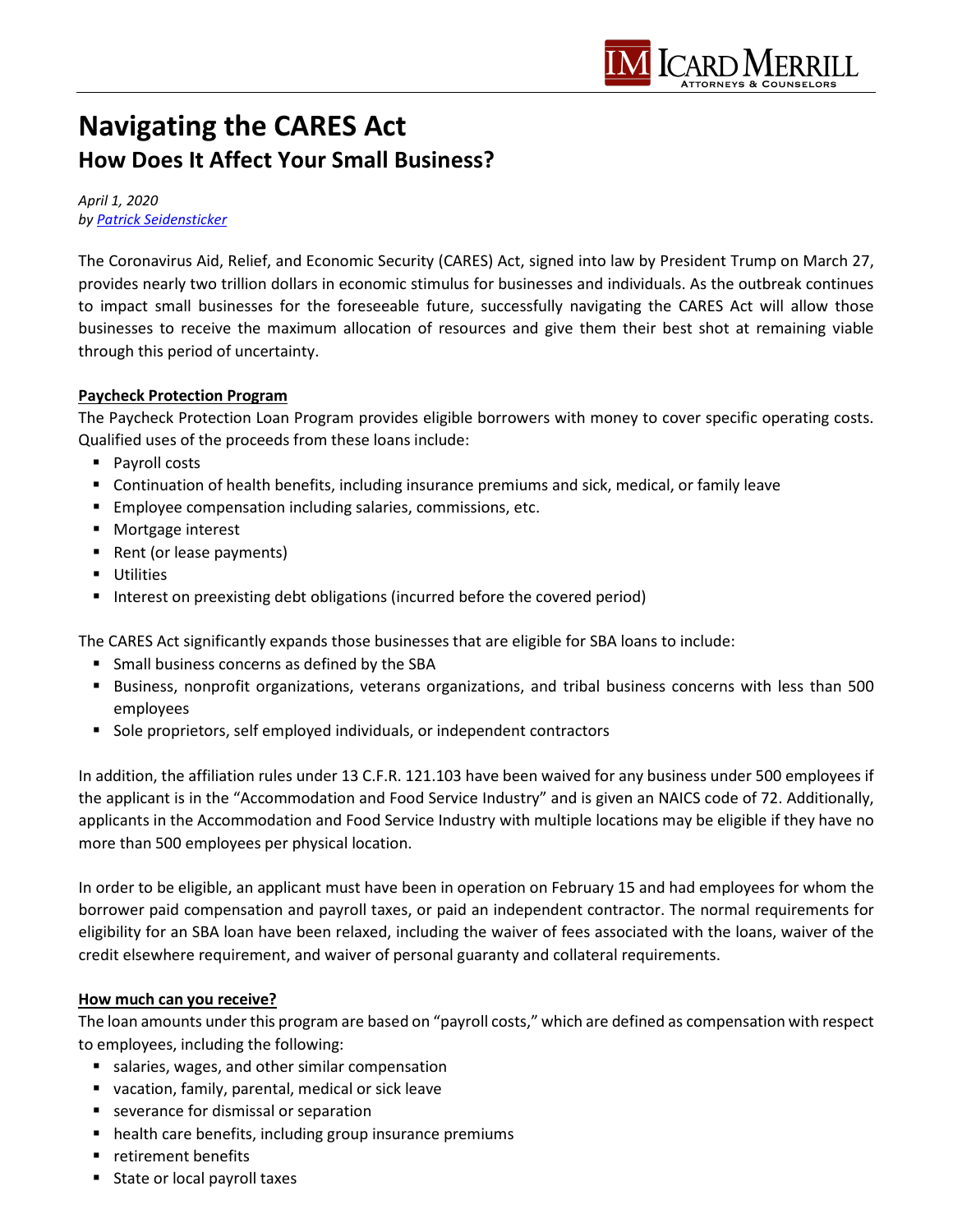Any income through wages, commission, net earnings, etc. paid with respect to a sole proprietor or independent contractor, prorated for the covered period.

Payroll costs explicitly do not include:

- salaries to the extent they are more that \$100k
- salaries of people who live outside the United States
- other payments made under the Families First Coronavirus Response Act

The loan amounts will be determined by multiplying average monthly payroll costs for the prior 12 months, or for seasonal employers, as calculated for the 12 week period between February 15, 2019 and June 30, 2019 (or if not applicable, the period between January 1, 2020 and February 29, 2020), by 2.5, up to a maximum of \$10M. Repayment of the loans, both principal and interest, will be deferred for at least six months, and for as long as one year. After the initial deferral period, the loan terms can be for a maximum of 10 years at no more than 4% interest.

## **Loan Forgiveness**

The CARES Act also allows for the potential of significant loan forgiveness, depending on the eventual uses of the proceeds and the staffing levels of the borrower.

The amount of the loan to be forgiven, up to the principal amount of the loan, is based on the money spent for qualifying purposes in the 8 weeks following the origination date of the loan. Qualifying costs include:

- Rent
- Payroll costs for workers making less than \$100k
- Mortgage interest
- **Utility payments**

The program incentivizes employers to retain or rehire employees with loan proceeds by reducing the amount of loan forgiven in proportion to any reduction of employees retained from the previous year, or by the amount of any reduction of salaries of any employee from the previous quarter, over 25%. There is an exemption period meant to encourage employers to rehire any employees that have previously been laid off due to the crisis. Employers will not be penalized for having a reduced payroll at the beginning of the period if they re-hire by June 30, 2020.

## **Emergency Economic Injury Disaster Loans (EIDLs)**

The CARES Act also expanded the availability of EIDL's for business affected by COVID-19 for the covered period between January 31, 2020 and December 31, 2020. Much like the Paycheck Protection Loan Program, business, nonprofit organizations, veteran's organizations, and Tribal business concerns with less than 500 employees as well as sole proprietors, self employed individuals, or independent contractors are eligible, though unlike the PPLP, the affiliation rules have not been waived. ESOPs are also included as eligible businesses. These loans can be used to cover costs associated with:

- $Sick$  leave
- **Payroll**
- **Increased supply costs**
- Rent or mortgage payments
- Other obligations that cant be met due to revenue losses

Qualifications are based solely on the basis of the applicant's credit score, or by alternative methods of determining ability to repay. No tax returns are required for approval. Importantly, applicants can request an advance within three days of up to \$10,000, an amount which will be forgiven even if the loan is ultimately denied.

Further, the CARES Act waives the 1 year in business requirement, the credit elsewhere test, and the requirement for a personal guaranty for any loan under \$200k.